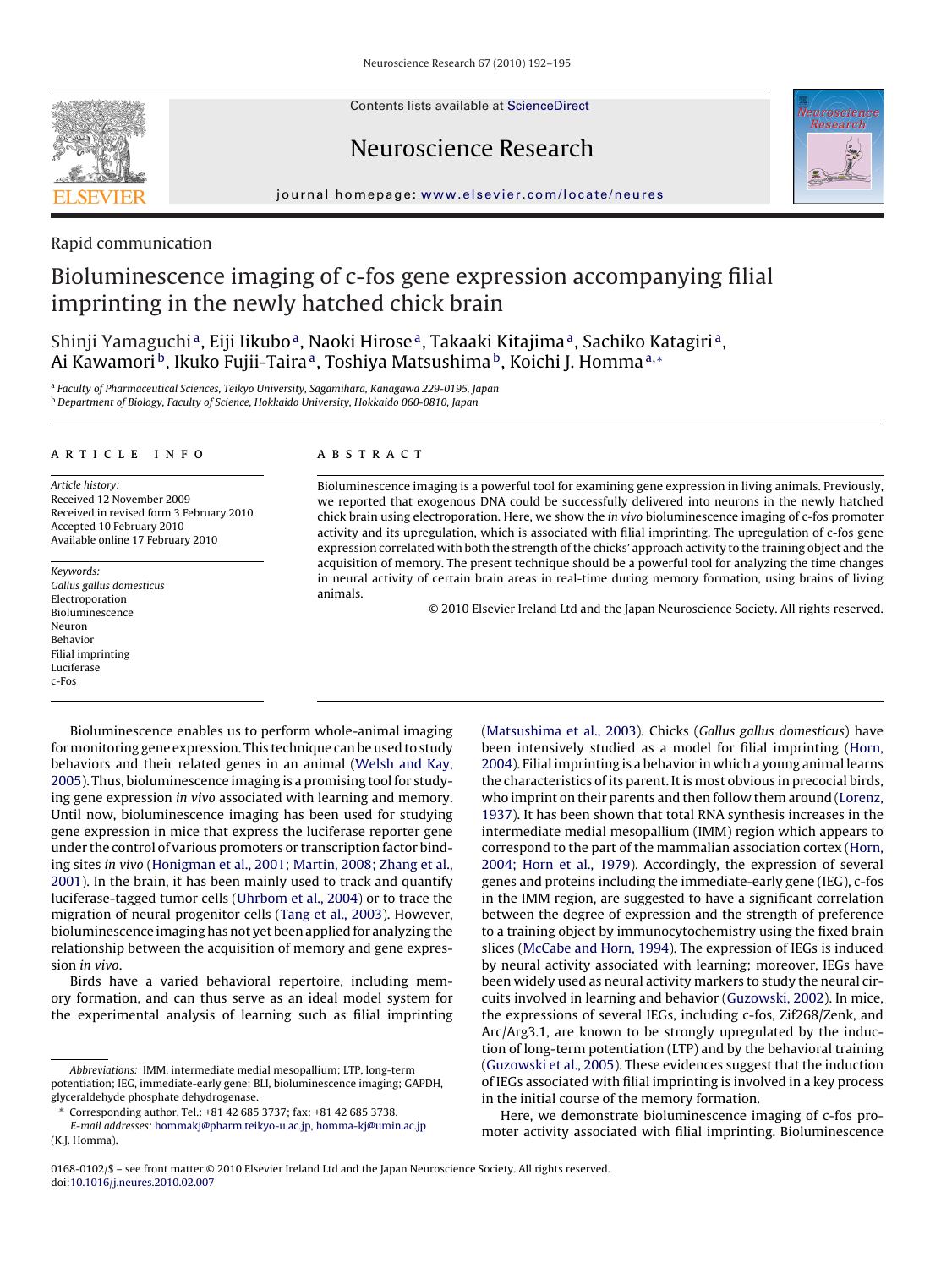imaging showed that the upregulation of c-fos gene expression correlated with both the strength of the approach activity to the training object and the acquisition of memory. As far as we know, our study is the first report showing the real-time change of neural activities during memory formation.

The experiments were conducted with the approval of and in accordance with the guidelines of the Committee on Animal Experiments of Teikyo University based on the national regulations for animal welfare in Japan. Fertilized eggs of domestic chicks of the Cobb strain (Gallus gallus domesticus) were obtained from a local supplier (3-M, Nagoya, Japan), and incubated at 37 ◦C for 21 d. After hatching, chicks (unsexed) were placed in dark plastic enclosures in a breeder at 30 ◦C to prevent exposure to light. The imprinting training was initiated approximately 18 h after the hatching. The training and the test for imprinting were carried out by the method described by [Izawa et al. \(2001\)](#page-3-0) with minor modifications. Briefly, the training chamber was equipped with a computer-controlled rubber belt (8 cm wide, 43 cm long) and an infrared sensor. A microcomputer (RCX2.0; Robotics Invention System, LEGO Co., Tokyo, Japan) commanded the running belt to move backward when a chick interrupted the beam of an infrared sensor. The training object (yellow LEGO block,  $4.7 \text{ cm} \times 6.2 \text{ cm} \times 5.0 \text{ cm}$ high) was placed 20 cm in front of the infrared sensor, and illuminated from above by a 100W fiber optic light (LG-PS2, Olympus, Tokyo, Japan). Each chick was exposed to the training object for 15 min. During training, the number of interruptions of the infrared sensor beam was counted in order to measure the "approach activity" toward the training object. The training session consisted of 3 successive runs (4 min each) at 1 min intervals. In each run, the object was rotated for 30 s six times, with 10 s pauses between each rotation. After the training, the chicks were tested by a simultaneous choice test. For the test, a stationary runway (8 cm wide, 43 cm long) with 13-cm long approach areas on both sides was used. The chick was given the training object and a novel object. Both objects were placed at the ends of the approach areas and programmed to move synchronously according to the same schedule used in the training. Then, each chick was gently placed at the mid-point of the runway, facing the sidewall, and then released, allowing it to walk freely. During 120 s, the total time that the chick spent in each approach area near the objects was measured. The difference in the approach time was calculated to evaluate the preference for the training object in order to rate it as "acquisition of memory," i.e., the total time that the chick spent near the training object was subtracted from the total time chick spent near the control object.

The MluI/HindIII fragment of pdfGH (Gift from Dr. Goodall, G.J. ([Lagnado et al., 1994\)\)](#page-3-0) containing c-fos promoter sequence was cloned into the cDNA for firefly luciferase in the pGL3-Basic plasmid (Promega). In vivo electroporation was performed 3 h after the hatching as described previously ([Yamaguchi et al., 2007\).](#page-3-0)

Before the imprinting training, we measured the basal level of the bioluminescence 15 h after the electroporation of the plasmid for evaluating the expression of c-fos in the IMM region of one of the hemispheres. Chicks were anesthetized with 2% isofluorane/air mixture and given a single i.p. dose of 150 mg/kg of p-luciferin in saline. Bioluminescence imaging (BLI) was initiated 10 min after luciferin administration using the Xenogen Ivis Imaging Series 100 system (Xenogen, Alameda, CA). During image acquisition, isofluorane anesthesia was maintained by using a nose cone delivery system, and the animal body temperature was regulated with a temperature-controlled stage. After the measurement of the basal level of bioluminescence for 100 min, chicks were returned to the dark breeder to recover from the anesthesia for 30 min. Then, the chicks were subjected to the training for 15 min each. Immediately after the training, the chicks were tested for evaluating the preference for the training object and then subjected to BLI. For data collection, a gray-scale body image was collected (field of view,



**Fig. 1.** Upregulation of IEGs (c-fos, zenk, and Arc/Arg3.1) associated with filial imprinting. The brains of the imprinted chicks and the dark-reared chicks were analyzed by quantitative RT-PCR. The relative IEGs mRNA levels of the imprinted chicks ( $n = 5$ , white bars) were higher than those of the dark-reared chicks ( $n = 5$ , black bars). Results are expressed as means  $\pm$  S.E.M. An asterisk indicates significant differences between the imprinted group and the dark-reared group as shown by the Mann–Whitney test ( $p < 0.05$ ). The relative expression levels were normalized by GAPDH.

B; exposure, 0.2 s; binning, small (high resolution); and f/stop, 16) followed by the acquisition and the overlay of a pseudocolor image representing the spatial distribution of the detected photons emitted from the animal (field of view, B; exposure, 300 s; binning, large (high sensitivity)), acquired as photons per  $s/cm<sup>2</sup>$  per steridian. The signal intensity was quantified as the sum of all the detected photon counts within a region of interest (ROI) over individual uniformsized ROIs for 3 min that were manually placed during the post-data acquisition image analysis.

Real-time quantitative reverse transcriptase (RT)-PCR was performed as described previously [\(Yamazaki et al., 2006\).](#page-3-0) The sequences of the primers used were as follows: GAPDH sense, TGGAGCCCCTGCTCTTCA; GAPDH antisense, GGAACAGAACTG-GCCTCTCACT; c-fos sense, TGTTCCTGGCAATATCGTGTTC; c-fos antisense, CTTTCCCCCCCACGTAAGA; Arc/Arg3.1 sense, GAG-GACCATGTGCCAACTGA; Arc/Arg3.1 antisense, GCCAGGCAGGC-CTTGAT; zenk sense, TGTGACCGGCGATTTTCAC; and zenk antisense, GTCCAGTGTGGATGCGAATG. The total RNA used for quantitative RT-PCR was extracted from chick whole brains excluding hypothalamus using Trizol (Invitrogen).

Because the upregulation of the c-fos gene was suggested to correlate significantly with the strength of filial imprinting ([McCabe](#page-3-0) [and Horn, 1994\),](#page-3-0) we examined whether other IEGs (Zenk and Arc/Arg3.1) were similarly upregulated by such imprinting behavior. We compared the expression levels of IEGs between the trained chicks and the dark-reared chicks by real-time RT-PCR. As shown in Fig. 1, the IEGs, including c-fos, were upregulated 3 h after the training for imprinting (c-fos:  $2.4 \pm 0.41$ ; zenk:  $1.3 \pm 0.11$ ; Arc:  $1.9 \pm 0.18$ ). These differences between imprinted and dark-reared birds may be associated with memory formation or with concomitant events such as changes in locomotion and stress. As the c-fos transcripts were maximally upregulated, we selected the c-fos gene for monitoring the in vivo gene expression associated with filial imprinting by using bioluminescence. In order to monitor the cfos gene expression, we transfected the luciferase cDNA under the control of the c-fos promoter into the IMM region, which has a critical role in imprinting [\(Fig. 2D](#page-2-0)). The transfected chicks were then examined by the Ivis bioluminescence imaging system to quantify the c-fos promoter activity [\(Fig. 2A](#page-2-0) and B). After 15 min of training for imprinting, there was a significant increase in the c-fos promoter activity. A typical example was shown in [Fig. 2C](#page-2-0). The peak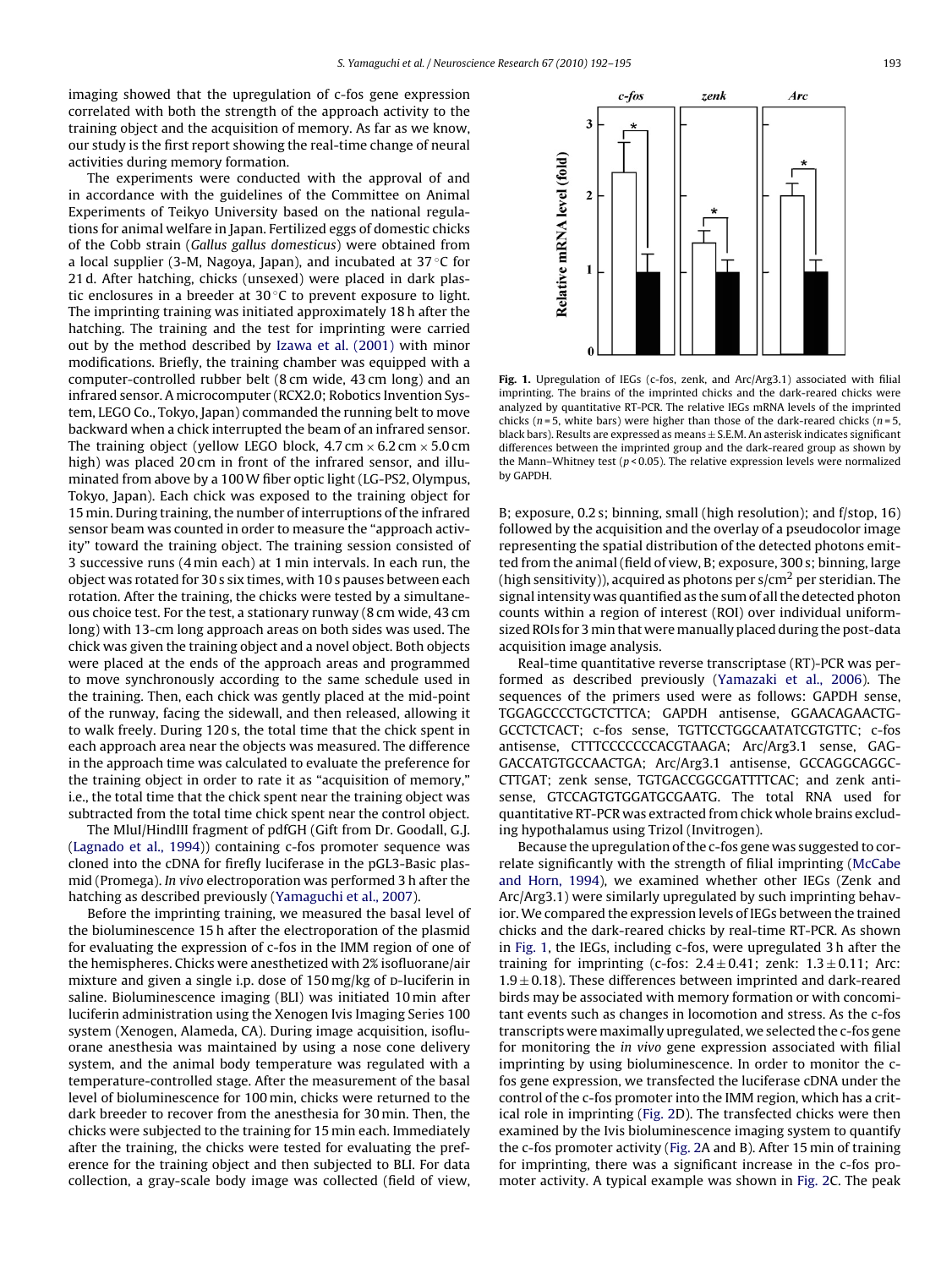<span id="page-2-0"></span>

**Fig. 2.** Upregulation of the c-fos gene expression associated with filial imprinting. (A–C) BLI was initiated 10 min after the injection of luciferin. Before imprinting training, basal level of BLI was measured for 100 min. Then, chicks were returned to the breeder for 30 min to recover from anesthesia. After 15 min of training, chicks were injected with luciferin and subjected to BLI for 100 min. The representative chick depicted before (A) and after (B) the imprinting training at peak bioluminescence induction. Scale bar, 15 mm. (C) Quantification of bioluminescence signals associated with filial imprinting. A typical example was shown. (D) The plasmid containing c-fos gene promoter was transfected to IMM region by in vivo electroporation.Whole brains were dissected and transverse sections (300  $\mu$ m thick) were collected without fixation. Detectable bioluminescence signal was shown to be derived from the IMM region. Scale bar, 3 mm.

BLI was 3.6-fold higher than the baseline following the training, coinciding with the result of quantitative real-time RT-PCR. From this data, we consider that it is possible to quantify endogenous cfos gene expression in vivo by measuring the promoter activity by assessing the bioluminescence accompanying the filial imprinting.

The chicks trained for 3 h mostly established a robust preference to the training object (28 out of 35 chicks) as compared to the control toy object [\(Yamaguchi et al., 2008\).](#page-3-0) However, among the chicks trained for 15 min, the degree of preference varied with individuals. We evaluated the correlation between the approach activity and preference to the training object ( $r = 0.596$ , Fig. 3A). As previously reported, the degree of preference depends upon the effort exerted by the chicks approaching to the training object ([Hess,](#page-3-0) [1959; Zajonc et al., 1973\).](#page-3-0) We therefore evaluated the correlation between the chicks' approach activity and their c-fos expression. As shown in Fig. 3B, there was a significant correlation between the approach activity and the c-fos gene expression  $(r=0.816)$ ; the chicks showing greater approach activity showed increased c-fos gene expression, while the chicks with lesser approach activity showed decreased gene expression. To evaluate the correlation between the c-fos gene expression and the acquisition of memory, chicks were subjected to BLI before and after 15 mintraining, and the preference for the imprinting object was tested.



**Fig. 3.** The correlation among the chicks' approach activity, acquisition of memory and c-fos gene expression. During the training, the number of interruptions of the beam of the infrared sensor was counted in order to quantify the approach activity toward the training. The difference in the approach time was calculated to evaluate the preference for the training object in order to rate it as "acquisition of memory". The average of differences in approach time from two successive experiments was shown. The c-fos gene expression was quantified by the c-fos promoter activity using BLI.

As shown in Fig. 3C, there was a significant correlation between the degree of c-fos gene expression and the strength of the acquisition of memory ( $r = 0.716$ ); the chicks with a stronger preference to the training object showed increased c-fos expression, while the chicks with a poorer preference demonstrated decreased c-fos gene expression. We assume that the upregulated c-fos protein would transcribe the downstream target genes, leading to structural modifications in neurons that are important for memory formation. On the other hand, we found that the chicks with lesser approach activity and weaker preference to the training object showed decreased c-fos expression, suggesting that c-fos expression was positively suppressed when chicks did not attempt to actively participate in the process of learning, resulting in the acquisition of poor memory.

Based on our findings, we consider that bioluminescence imaging may be a powerful tool for studying the real-time change of neural activities (c-fos gene expression) during memory formation. This system can easily be applied in analyzing the expressions of genes of interest in vivo accompanying the filial imprinting. This bioluminescence system based on in vivo electroporation will also be applicable in different areas of the chick brain; for example, since the avian pallium is organized to form a largely continuous field of nuclei and appears to be structurally homogeneous, electric square pulses may run in any area of the avian pallium, resulting in similar transfection efficiencies. In our current system, the intervals between the quantifications of promoter activity were restricted by the pharmacokinetics of the substrate (p-luciferin). For accurate measurement, a stable concentration of p-luciferin needs to be maintained in the blood in order to sustain a saturated condition for the continued enzymatic activity of luciferase. To eliminate these constraints, a recent report has proposed the administration of a slow infusion of luciferin using a small capsule buried in the body cavity that allows the continuous sampling of bioluminescence data ([Gross et al., 2007\);](#page-3-0) further, the generation of luciferase molecules with a shorter half-life will also enable researchers to acquire data with shorter intervals ([Leclerc et al., 2000\).](#page-3-0) These